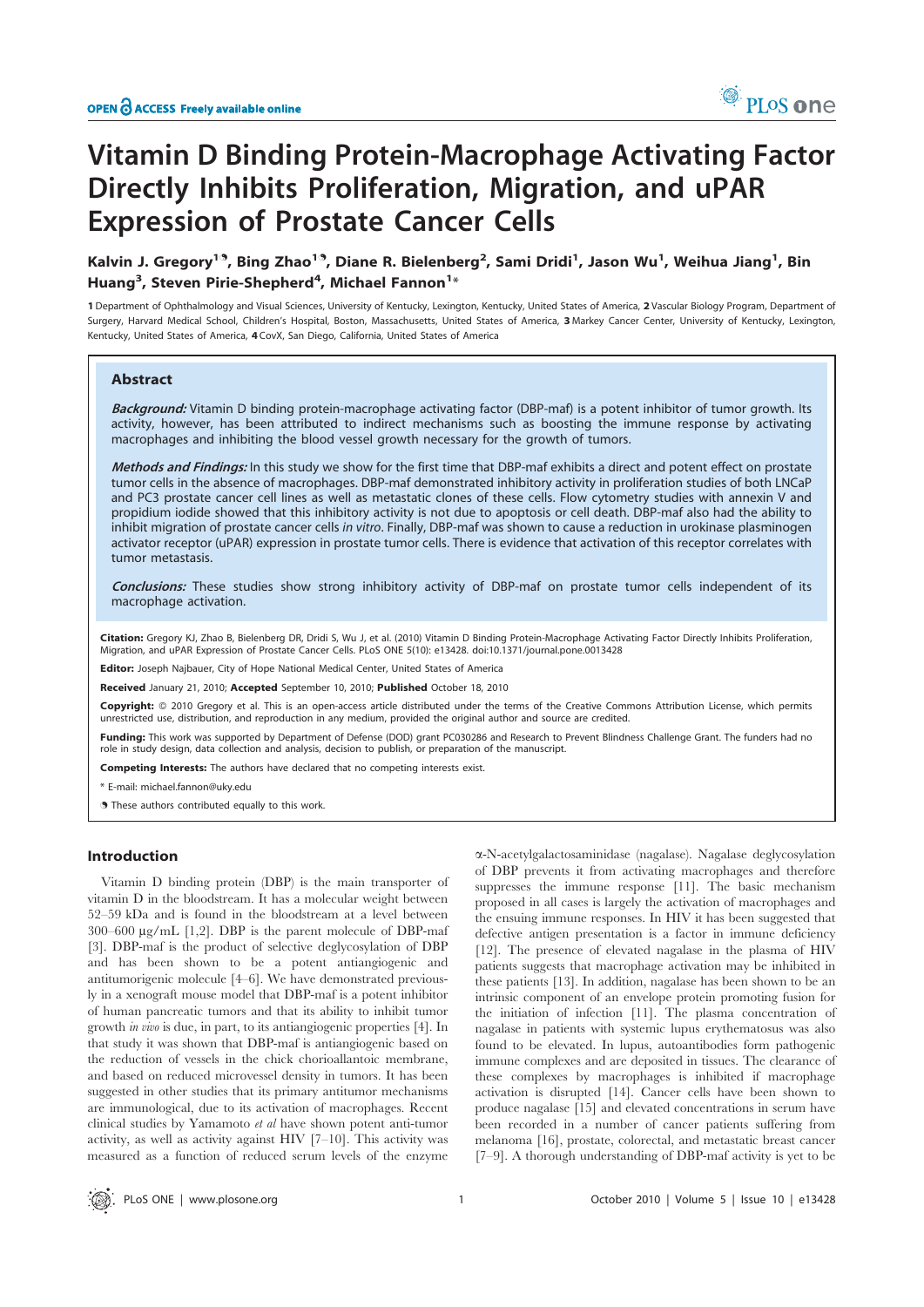attained, but its potential as an antiangiogenic and immunogenic therapy is clear.

Four prostate cancer cell lines were used in this study in order to include; the androgen sensitive (LNCaP) and insensitive (PC3M) lines, as well as highly metastatic lines (LNCaPLN3 and PC3MLN4) derived from each parental line, respectively.

The ability of DBP-maf to have a direct effect on tumor cells has not been reported. This study investigated the role of DBP-maf in direct inhibition of activities such as proliferation, migration, and expression of uPAR that are related to tumor growth and metastasis.

## Materials and Methods

## Synthesis of DBP-maf

(a) Preparation of  $(1-3)\beta$ -D-galactosidase-agarose beads. Preparation of beads was done using a modification of the method of Yamamoto et al [17]. Cyanogen bromide-activated beads (0.5 g) were washed with 1 mM HCl (3X, 10 mL per wash) using suction filtration. The beads were then washed with DDI water and resuspended in 2 mL of coupling buffer  $(0.1 \text{ M } \text{NaHCO}_3, 0.5 \text{ M})$ NaCl, pH 8.3).  $(1-3)\beta$ -D-galactosidase (1000 units) was added to the beads/coupling buffer and then shaken with an over and under mixer for 2 hours at room temperature. The beads were then



(b) Determination of  $(1-3)\beta$ -D-galactosidase-agarose bead activity. Determination of bead activity was done using a modification of the method of Yamamoto et al [17]. In order to determine the activity of the  $(1-3)\beta$ -D-galactosidase-agarose beads, 50 mL of the bead suspension were added to 0.95 mL of assay buffer/chromogenic substrate (PBS, 3 mM 2-nitrophenyl-β-Dgalactopyranoside, 10 mM  $MgCl<sub>2</sub>$ , 0.1 mM  $\beta$ -mercaptoethanol), and the suspension was shaken at room temperature for 15 min. The reaction was stopped with 33  $\mu$ L of 1 M sodium carbonate, and the absorbance was measured at 405 nm. Activity was expressed as units/mL of bead suspension, where 1 unit is defined as the number of µmol of p-nitrophenol formed per minute. A molar absorbtivity of 18380 L/mol cm, and a path length of 0.25 cm corresponding to a 200  $\mu$ L volume in a 96well plate were used to calculate the concentration of pnitrophenol.

(c) Deglycosylation of DBP with  $(1-3)\beta$ -D-galactosidaseagarose beads. Deglycosylation of DBP was done using a modification of the method of Yamamoto et al [17]. DBP



Figure 1. DBP-maf inhibits tumor cell migration. LNCaP (A), LNCaPLN3 (B), PC3M (C) or PC3MLN4 (D) cells were added (150,000/well) to the top chamber of a modified Boyden chamber (+/- DBP-maf) with 10% FBS in the bottom chamber. After 6 hours cells were removed that had not migrated and remaining cells were quantitated using an acid phosphatase assay. Results were normalized to control. Experiments were performed a minimum of three times and error is shown as  $+/-$  SD. Compared to cell growth without DBP-maf, adding DBP-maf had a statistically significant overall reduction of cell migration at 30% (P = 0.0003) for the combined four tumor cell types. Individual significant reduction rates were found with each of these tumor cell types. Compared to control, significant reduction was seen with DBP-maf at (A) 20% P = 0.0022 (B) 20% P = 0.0029 (C) 10%  $P = 0.0045$  (D) 30%  $P = 0.0094$ , n = 3. doi:10.1371/journal.pone.0013428.g001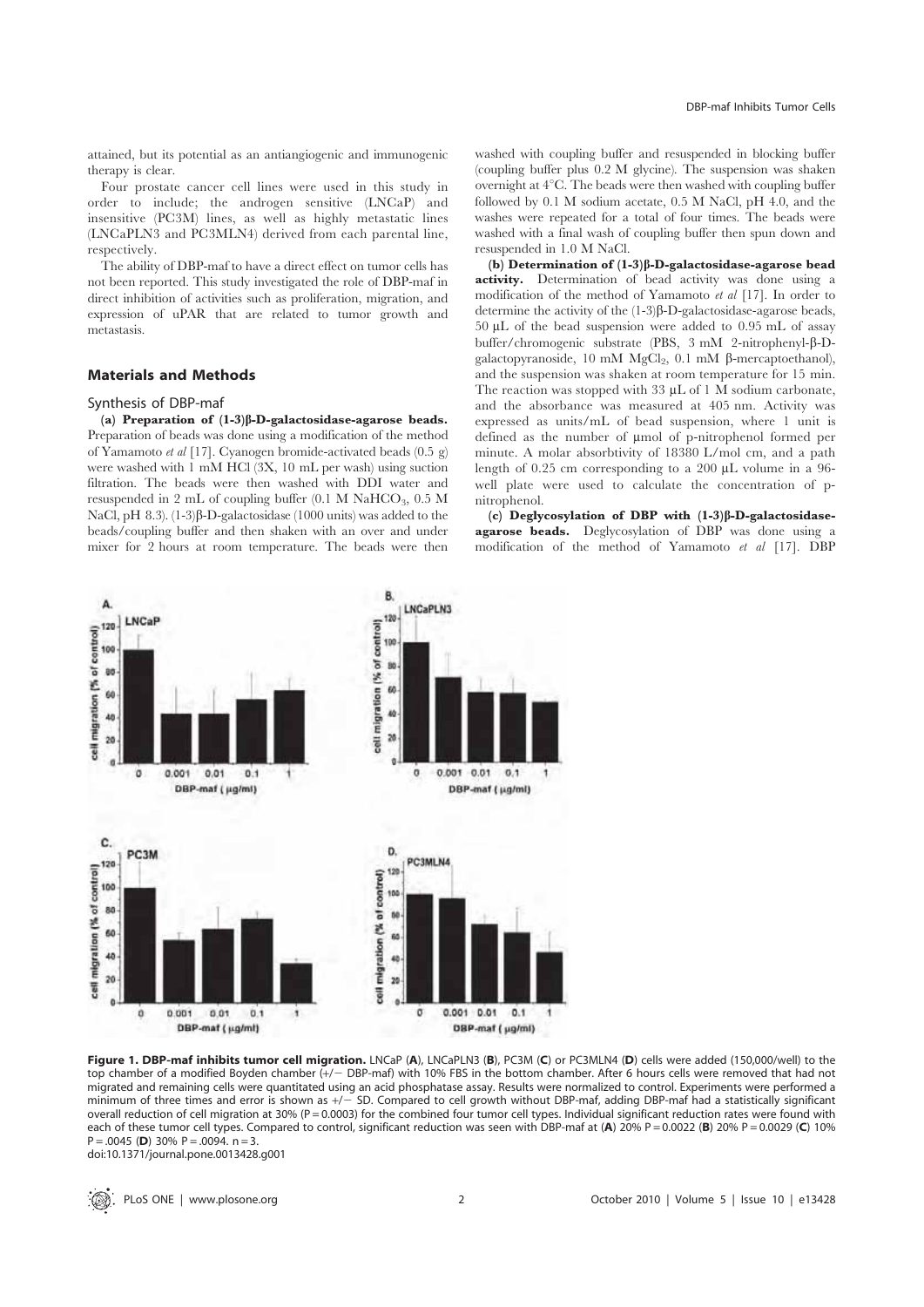(CalBiochem, San Diego, CA) was added to a final concentration of 0.05 mg/mL in PBS pH 6.0, 10 mM  $MgCl<sub>2</sub>$ , with 0.007 U of (1-3)  $\beta$ -D-galactosidase-agarose and 0.004 U of neuraminidaseagarose (Sigma, St. Louis), and shaken at room temperature for 4 hours. The total reaction volume was 1 mL. The beads were then sedimented by centrifugation and removed. DBP-maf was stored in aliquots at  $-20^{\circ}$ C.

#### DBP-maf peptide

A 14 amino acid DBP-maf peptide was synthesized (Ana Spec, Fremont,CA) with the amino acid sequence: Ac-TPTE-LAKLVNKRSE. Purity was >90%.

## Cell culture

A.

PC3M, PC3MLN4, LNCaP, and LNCaPLN3 cells were kindly provided by Dr. Curtis Pettaway and Dr. Isaiah J. Fidler (M. D. Anderson Cancer Center). The PC3M cell line was isolated from liver metastases produced in nude mice subsequent to intrasplenic injection of the androgen-insensitive PC3 human prostate carcinoma cell line [18]. The metastatic sublines, PC3MLN and LNCaPLN, were created by injecting the parental cells orthotopically into the dorsal lobe of the prostate of nude mice and culturing the cells that had metastasized to the sentinel (paraaortic) lymph node. After culture for 3–5 passages, these cells were re-injected into the prostate of subsequent nude mice. This process was repeated for 3 cycles to create the metastatic line, LNCaPLN3 and for four cycles to create the metastatic line, PC3MLN4 [18]. All tumor cells were cultured in RPMI 1640 (Invitrogen) with 10% fetal bovine serum (FBS), penicillin (100 U/mL)/streptomycin (100 mg/mL), and L-glutamine and incubated at  $37^{\circ}$ C,  $10\%$  CO<sub>2</sub>.

## Acid phosphatase colorimetric assay

At the conclusion of each experiment, cells were washed in PBS then 450 µL of acid phosphatase buffer (10 mM pnitrophenol phosphate, 0.1 M sodium acetate, 0.1% Triton X-100, pH 5.8) were added to each well. Cells were incubated at  $37^{\circ}$ C for 45 minutes. Fifty µl of 1 N NaOH were added to each well to stop the reaction and absorbance was measured at 405 nm [19,20]. Cell number of each cell type was calibrated with absorbance using a hemacytometer to ensure that acid phosphatase levels correlated in a linear fashion with cell number. Analyses and plotting for all assays were done using Origin Pro 8 (Northampton, MA).



B.

Figure 2. A DBP-maf peptide inhibits tumor cell migration. LNCaP (A), LNCaPLN3 (B), PC3M (C) or PC3MLN4 (D) cells were added (150,000/ well) to the top chamber of a modified Boyden chamber (+/- DBP-maf) with 10% FBS in the bottom chamber. After 6 hours cells were removed that had not migrated and remaining cells were quantitated using an acid phosphatase assay. Results were normalized to control. Experiments were performed a minimum of three times and error is shown as  $+/-$  SD. Compared to migration without DBP-maf, adding DBP-maf had a statistically significant reduction of migration at 40% (P<0.0001) for the combination of all four tumor cell types. Individual significant reduction rates were found with each of these tumor cell types. Compared to control, significant reduction was seen with DBP-maf at  $(A)$  30% P = 0.0038 (B) 40%  $P = 0.0016$  (C) 20% P = .0038 (D) 40% P = .0005. n = 3. doi:10.1371/journal.pone.0013428.g002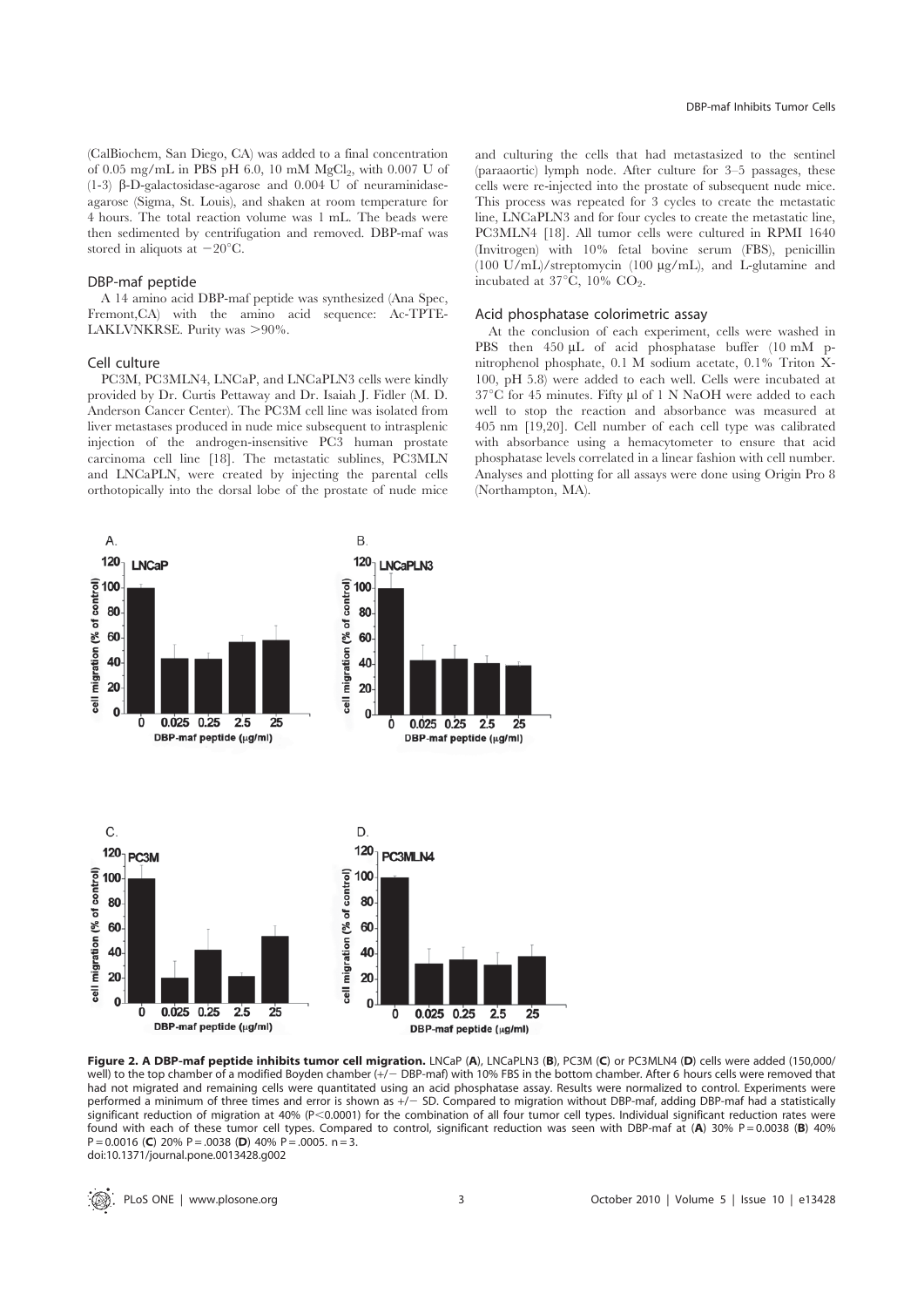

Figure 3. DBP-maf inhibits tumor cell proliferation. LNCaP (A), LNCaPLN3 (B), PC3M (C) or PC3MLN4 (D) cells were seeded in 24 well dishes overnight, then medium +/2 DBP-maf was added with 1% FBS. After 72 hours cells were quantitated using an acid phosphatase assay. Results were normalized to control. Experiments were performed a minimum of three times and error is shown as  $+/-$  SD. Compared to control, significant reduction was seen with DBP-maf at (A) 50% P = 0.0001 (B) 50% P = 0.0001 (C) no significant reduction (D) 40% P = .0073. n = 3. doi:10.1371/journal.pone.0013428.g003

## Cell migration assays

Migration assays were performed using a modified Boyden chamber Millicell culture inserts (Millipore, Billerica, MA) with 8 µm pores [20-22]. Upper membranes were pre-incubated overnight with fibronectin  $(10 \mu g/mL$  in PBS), which was aspirated from wells the following morning. Cells (150,000 cells/ well) were plated in basal medium with.010% gelatin with or without DBP-maf or DBP. Some sample wells were stained at the completion of the incubation period to ensure that cell adhesion on the upper membranes was uniform under all conditions. Basal medium was added to bottom wells with or without 10% FBS. Cells were incubated for six hours at  $37^{\circ}$ C,  $10\%$  CO<sub>2</sub>. Cells that

|  |  |  |  | Table 1. FACS analysis of apoptosis or necrosis. |  |  |
|--|--|--|--|--------------------------------------------------|--|--|
|--|--|--|--|--------------------------------------------------|--|--|

| Tumor cell type   | Apoptotic or necrotic cells (%) | P-value  |
|-------------------|---------------------------------|----------|
| <b>LNCaP</b>      | 32                              | < 0.0001 |
| + DBP-maf         | 18                              |          |
| <b>LNCaPLN3</b>   | 30                              | < 0.0001 |
| + DBP-maf         | 21                              |          |
| PC <sub>3</sub> M | 15                              | < 0.0001 |
| + DBP-maf         | 23                              |          |
| PC3M Ln4          | 31                              | < 0.0001 |
| + DBP-maf         | 6                               |          |

Cells were treated with or without 1  $\mu$ g/mL DBP-maf for 48 hours, propidium iodide and annexin V were added and cells were analyzed using flow cytometry. Results are representative of three experiments. doi:10.1371/journal.pone.0013428.t001

did not migrate were removed from the top of the membrane and the migrated cells were quantitated using an acid phosphatase colorimetric assay.

#### Proliferation assays

Tumor cells were maintained in RPMI 1640 (Invitrogen) with 10% FBS, penicillin/streptomycin, and L-glutamine and incubated at  $37^{\circ}$ C,  $10\%$  CO<sub>2</sub>. Cells were trypsinized and added to 24 well plates (5,000 cells/well) in 0.5 mL of culture medium. Cells were serum-starved overnight then medium was replaced with RPMI 1640, 1% FBS, penicillin/streptomycin and L-glutamine and incubated for 72 hours with or without DBP-maf or DBP [23]. Cell proliferation was assessed using an acid phosphatase colorimetric assay [4,23].

#### Flow cytometry

Cells were grown to  $\sim80\%$  confluence in 100 mm<sup>2</sup> dishes. Cells were treated with or without DBP-maf (1  $\mu$ g/mL) and incubated at 37°C for 48 hours. Cells were trypsinized, centrifuged, aliquoted into tubes and labeled with annexin V and propidium iodide using an apoptosis detection kit (APOAF, Sigma, St. Louis, MO). Annexin V and PI staining were performed following the manufacturer's recommendations. Flow cytometry analysis was performed using a Cytomation MoFlo cell sorter following the manufacturer's recommendations.

## Reverse transcription and real-time quantitative polymerase chain reaction (RTQPCR)

Total RNA was extracted from human cells using Trizol reagent (Invitrogen) according to manufacturer's recommendations and were treated with RNase-free DNase (Ambion). RNA integrity and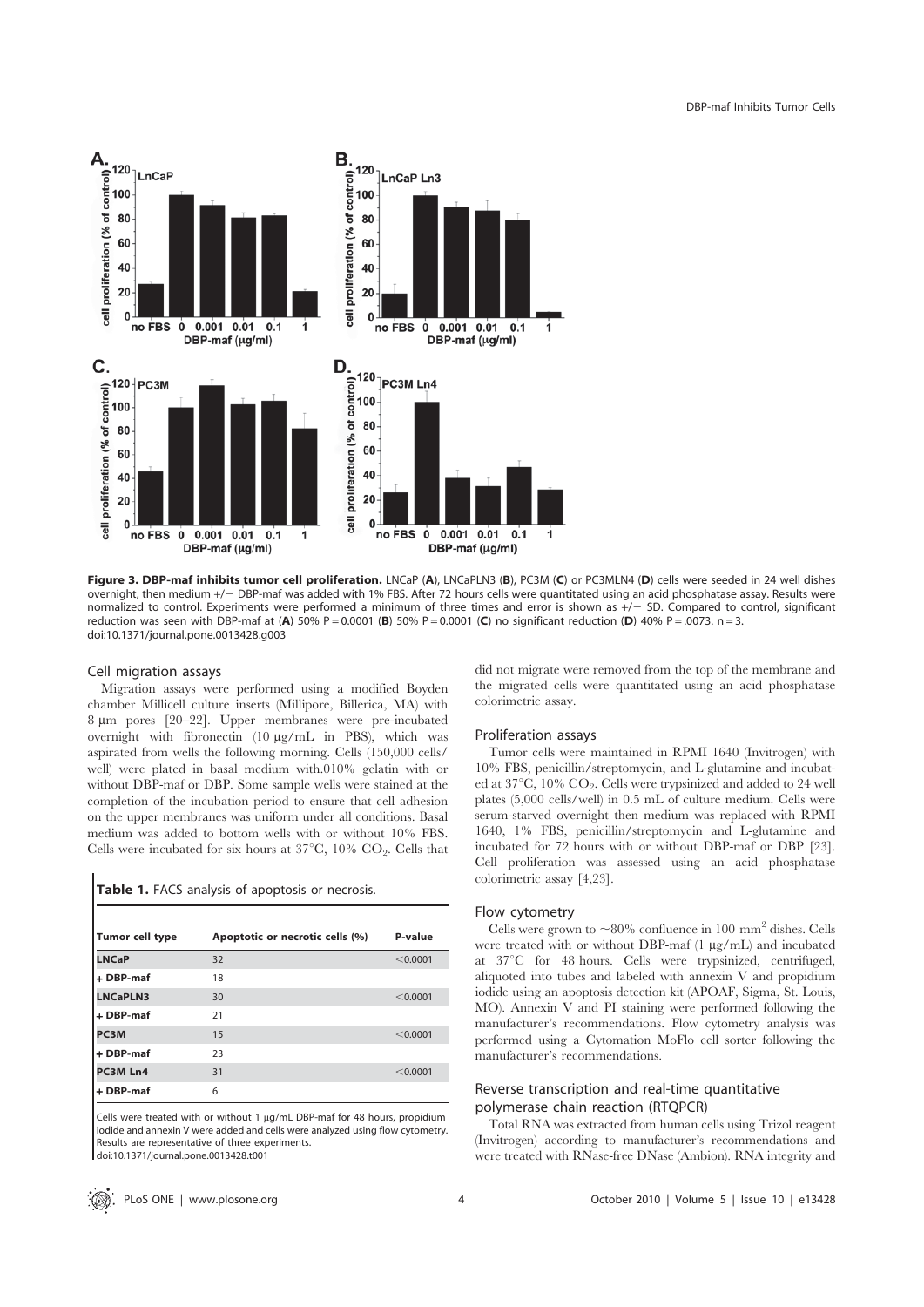DBP-maf Inhibits Tumor Cells

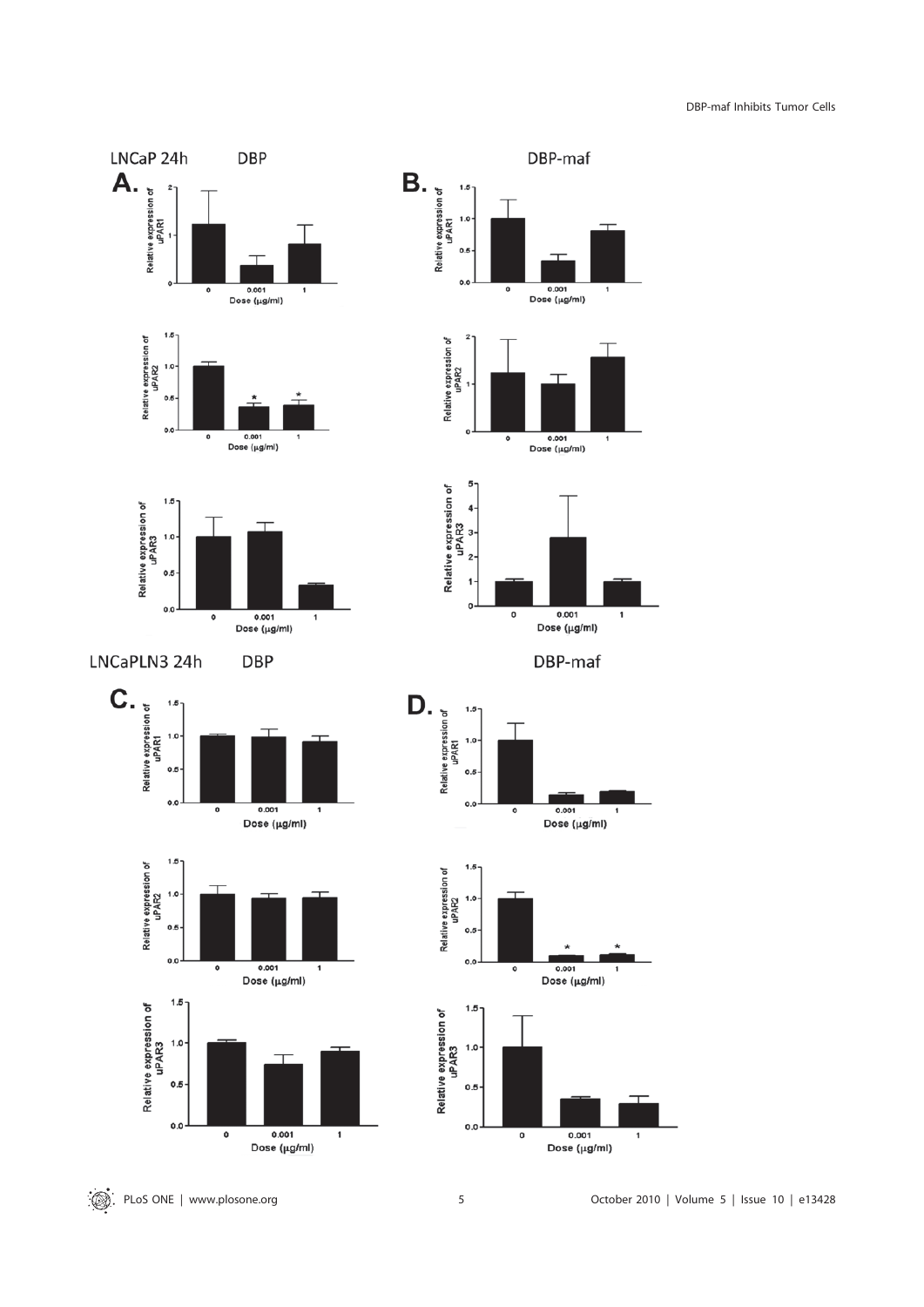Figure 4. DBP-maf inhibits expression of uPAR in LNCaPLN3 cells. LNCaP and LNCaPLN3, cells were treated with DBP or DBP-maf (0.001 and 1 mg/mL) and incubated for 24 hours then harvested. RT products (cDNA), identified as uPAR1, 2, and 3, were amplified by real-time quantitative PCR. doi:10.1371/journal.pone.0013428.g004

quality was assessed via 1% agarose gel electrophoresis and the concentrations were determined spectrophotometrically (Nano-Drop 1000 Spectrophotometer V3.7, ThermoFisher Scientific). Total RNA (1 µg) was reverse transcribed as previously described [24] using qScript cDNA SuperMix (Quanta Biosciences). The RT products (cDNA) were amplified by real-time quantitative PCR (Applied Biosystems 7900 HT Fast Real-Time PCR system) with Power SYBR green Master Mix. Oligonucleotide primers specific for human uPAR variant 1 (Genebank accession n° NM-002659, forward 5'- CAACGAGGGCCCAATCCT -3' and reverse 5'-GTAACACTGGCGGCCATTCT -3'), uPAR variant 2 (Genebank accession  $n^{\circ}$  NM-001005376, forward 5'- CAAC-GAGGGCCCAATCCT -3' and reverse 5'- CACTGGCGGC-CATTCTG -3'), uPAR variant 3 (Genebank accession n° NM-001005377, forward 5'- GCCGTTACCTCGAATGCATT -3' and reverse 5'- GGCCCCTCTCACAGCTCAT -3'), and 18S  ${\bf rRNA} \hspace{2mm} {\rm (forward \hspace{2mm} 5'-CGCAGCTAGGAATAATGGAATAGG-3')}$ and reverse 5'-GCCTCAGTTCCGAAAACCAA-3') were used. The QPCR cycling conditions were  $50^{\circ}$ C for 2 min,  $95^{\circ}$ C for 10 min followed by 40 cycles of a two-step amplification program (95 $^{\circ}$ C for 15 s and 58 $^{\circ}$ C for 1 min). At the end of the amplification, melting curve analysis was applied using the dissociation protocol from the Sequence Detection system to exclude contamination with unspecific PCR products. The PCR products were also confirmed by agarose gel and showed only one specific band of the predicted size. For negative controls, no RT products were used as templates in the QPCR and no band was detected on the gel.

Relative expressions of target genes were determined by the  $2^{-\Delta\Delta Ct}$  method [25]. The untreated cells were chosen as the calibrators.

## Immunoblotting

Immunoblotting was performed using a modification of the method of Besch et al [26]. Cells were cultured in  $100 \text{ mm}^2$  dishes and grown to  $\sim80\%$  confluence then serum-starved overnight. Medium was replaced with RPMI (1% FBS). DBP or DBP-maf was added at indicated concentrations. Cells were incubated for 24 or 72 hours at  $37^{\circ}$ C then lysed using HTG buffer (20 mM HEPES, pH 7.4,10% glycerol, 1% Triton X-100) and harvested using a cell scraper. Phenylmethanesulphonylfluoride (PMSF) was added (100 µM). Lysates were separated using SDS-PAGE. Lanes were normalized using equal protein loading (40 µg/lane). Protein levels were determined using a BCA assay (Pierce, Rockford, IL). Bands were transferred to a PVDF membrane. The membrane was blocked overnight in 10% powdered non-fat milk and 0.10% Tween 20 in PBS. The membrane was hybridized with an anti uPAR antibody (Santa Cruz, CA), followed by hybridization with a horseradish peroxidase-linked secondary antibody and visualized using chemiluminescence. Vinculin was used as a loading control.

## Statistical analysis

The effect of DBP-maf was tested separately for cell migration and proliferation assays. A one sided t-test was used to measure the statistical significance of reductions of tumor growth at various levels. A two-sided Z-test was used to measure the effect of DBPmaf in apoptosis or necrosis. All analyses were done using SAS Statistical software version 9.1 (SAS Institute, Cary, North Carolina) and a P-value  $\leq 0.01$  was used to identify statistical significance.

#### Results

#### DBP-maf inhibits the migration of tumor cells

Invasion and migration of tumor cells are important steps in tumor growth and metastasis. DBP-maf was tested for its effect on cell migration in four tumor lines- two parental prostate cancer lines (LNCaP and PC3M) and two metastatic clones of these lines (LNCaPLN3 and PC3MLN4), using a modified Boyden chamber. The basal level of migration between each parental line and its respective metastatic clone remained unchanged. At all doses tested, inhibition of migration was observed (Figure 1).

#### A DBP-maf peptide inhibits tumor cell migration

The preparation of DBP-maf involves multi-step enzymatic processes. The selective deglycosylation is a necessary step in the process because expression of DBP-maf in E. coli produced a protein with no activity [4]. An active but more easily formulated version of the molecule would make the manufacture of DBP-maf easier and less expensive. For these reasons a DBP-maf peptide was synthesized using a sequence from the parent molecule that had shown activity in other studies [27]. The peptide was tested to determine its potential to inhibit tumor cell migration. As shown in Figure 2, the peptide showed significant ability to inhibit the migration of all tumor lines. The inhibitory effect did not increase at higher doses, suggesting its IC<sub>50</sub> was lower than the dose range tested.

## DBP-maf inhibits tumor cell proliferation

The four cell lines were then tested to determine their sensitivity to DBP-maf in proliferation studies. As shown in Figure 3A, DBPmaf at 1 µg/mL reduced proliferation to baseline levels or below in all cell lines with the exception of PC3M. It was interesting that, although the PC3M cells were not sensitive to DBP-maf in this assay, the metastatic clone PC3MLN4 had developed sensitivity to it.

At  $1 \mu$ g/mL, DBP-maf had a statistically significant reduction of cell growth at  $40\%$  ( $P = 0.0073$ ) for the combination of all tumor cell types. Individual significant reduction rates (without DBP-maf vs.1  $\mu$ g/mL) were also found among these tumor cell types except PC3M in which no significant reduction was found (Figure 3).

Proliferation studies using the DBP-maf peptide showed no reduction in proliferation with any of the cell lines (data not shown). This suggests that the ability to inhibit migration and proliferation may reside in distinct areas of the protein and that this peptide sequence may have no role in inhibiting proliferation. It is also possible that the site responsible for full DBP-maf activity is more complex and requires the selectively deglycosylated sequence of the protein to be present.

In order to determine whether the inhibition of tumor cell proliferation was due to cell death or apoptosis, flow cytometry analysis was done using propidium iodide and annexin V markers. These studies showed no evidence of either significant cell death or toxicity resulting from DBP-maf treated cells (Table 1) and, with the exception of the PC3M parental line, showed a reduction.

# RT-PCR shows reduction of uPAR expression in cells treated with DBP-maf

The expression of urokinase plasminogen activator receptor (uPAR) has been shown to correlate with increased metastasis in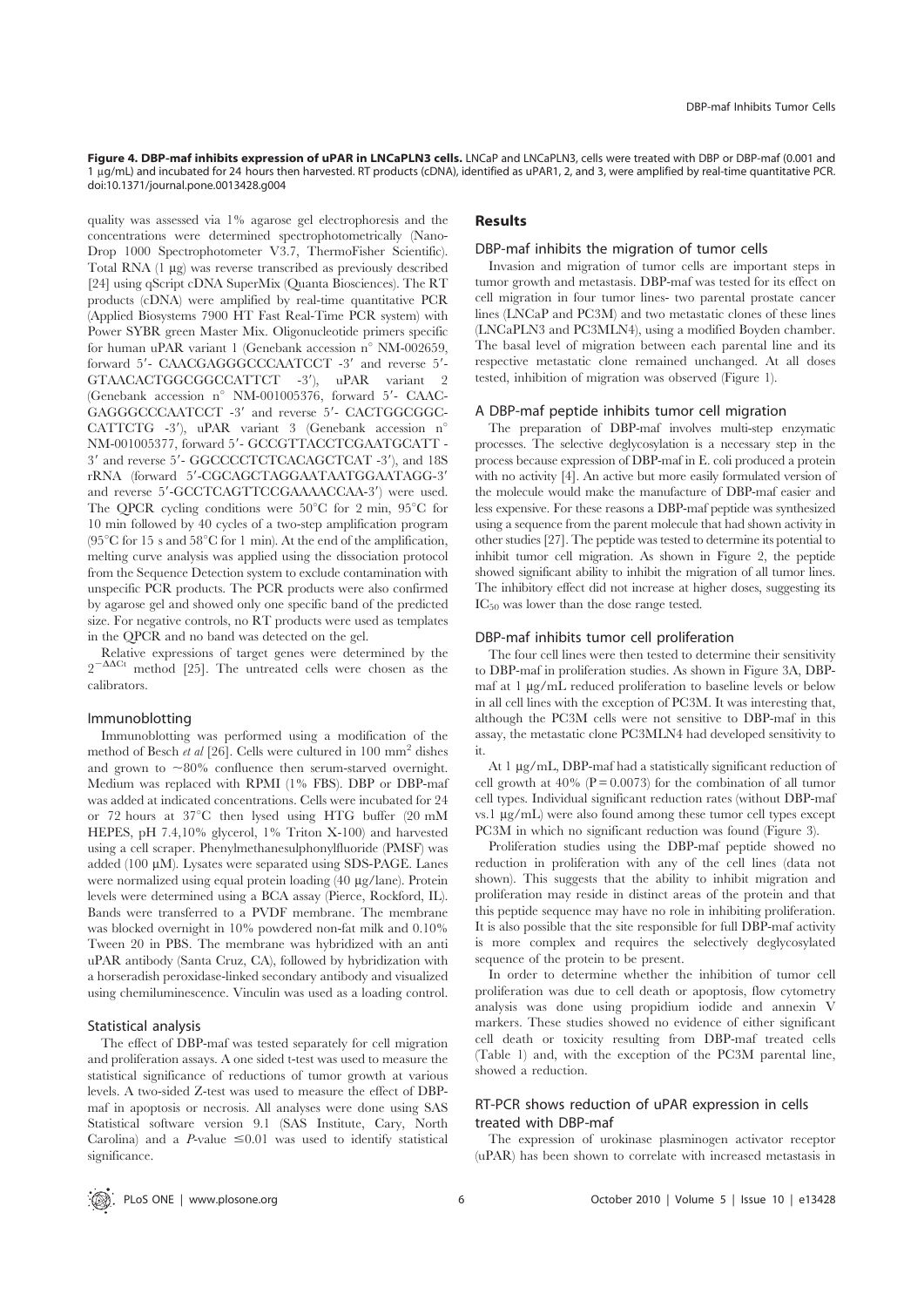DBP-maf Inhibits Tumor Cells

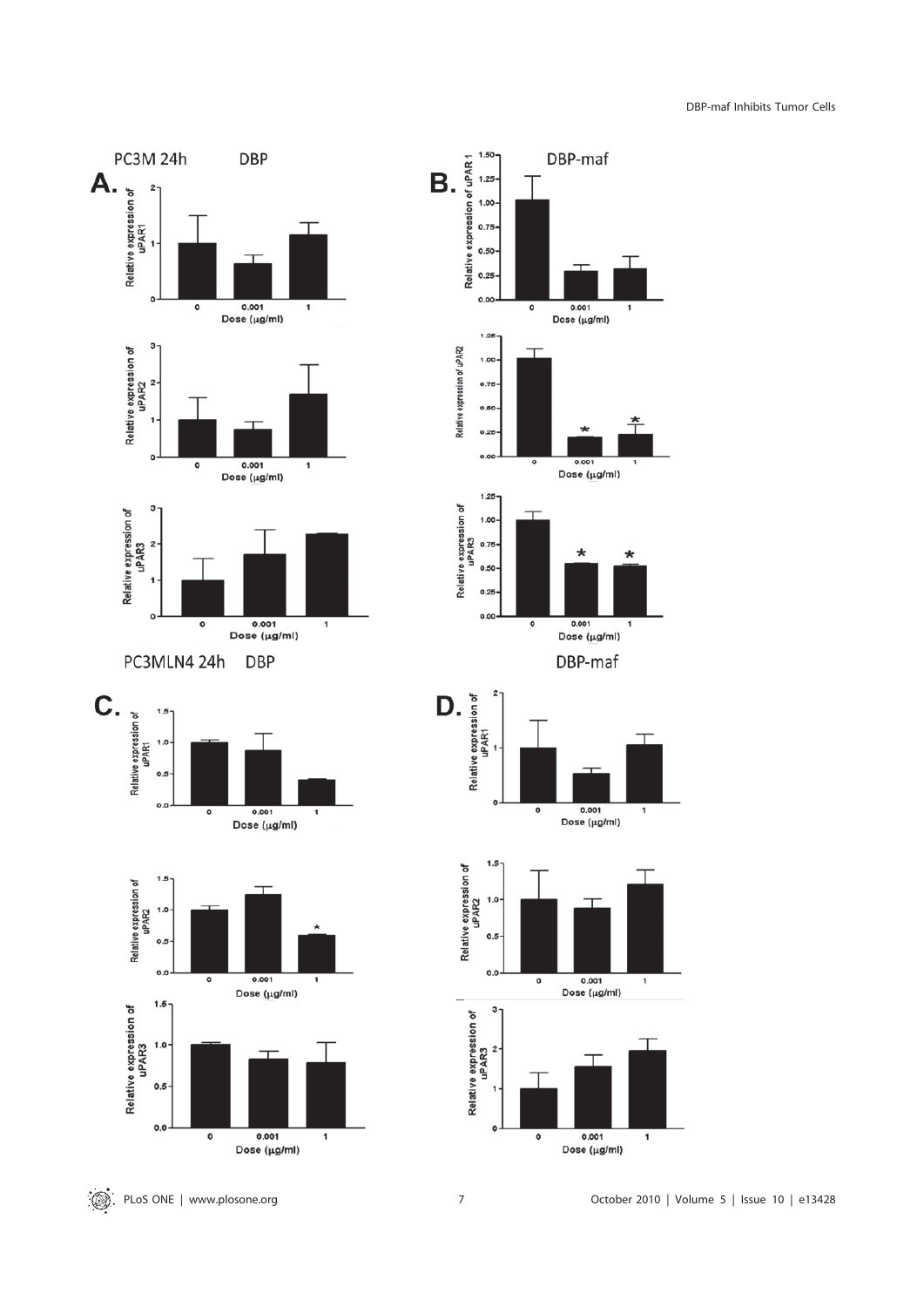Figure 5. DBP-maf inhibits expression of uPAR in PC3M cells. PC3M, and PC3MLN4 cells were treated with DBP or DBP-maf (0.001 and 1 ug/ mL) and incubated for 24 hours then harvested. RT products (cDNA), identified as uPAR1, 2, and 3, were amplified by real-time quantitative PCR.  $p < 0.05$ 

doi:10.1371/journal.pone.0013428.g005

tumor cells [28–30] and with drug resistance [31] (for review see [32]). RT-PCR was performed on all cell types using three known isoforms of uPAR precursors, including the soluble receptor, isoform 2 (see Methods). As shown in Figure 4D, reduced RNA expression was observed for LNCaPLN3 in the presence of DBPmaf at both 0.001 and 1 µg/mL of DBP-maf for both uPAR1 and uPAR2 isoforms. The isoforms uPAR2 and uPAR3 showed similar reduction of expression with DBP-maf treatment of PC3M cells. Interestingly, although PC3MLN4 cells showed no significant response to DBP-maf (Figure 5D), there was a statistically significant reduction of uPAR2 with DBP at 1 µg/mL. In almost all conditions examined, after 72 hours uPAR levels had returned to control values (data not shown). The peptide was also tested using the cell line (LNCaPLN3), which was active in all assays and (PC3M), which was active in migration but not in proliferation. They showed no significant change in any of the uPAR isoform levels with the peptide (Figure 6A and 6B). The tumor lines were then tested to observe the effect of DBP-maf on uPAR expression at the protein level. Cells were harvested after 24 hours and lysates were immunoblotted. As shown in Figure 4, DBP-maf did not inhibit the expression of uPAR in any cell lines after 24 hours (Figure 7A), however a reduction was seen after 72 hours only in the LNCaPLN3 cells (Figure 7B). DBP treated cells showed no significant change in receptor expression.

## Discussion

The vitamin D binding protein DBP-maf, has been shown to inhibit both tumor and blood vessel growth. We demonstrate here, for the first time, a direct effect on prostate cancer cells in the absence of macrophages, increasing the scope of DBP-maf beyond its already demonstrated antiangiogenic and immuno-modulatory



Figure 6. DBP-maf peptide does not inhibit expression of uPAR in PC3M or LNCaPLN3 cells. LNCaPLN3 (A) and PC3M cells (B) were treated with DBP or DBP-maf (0.001 and 1 µg/mL) and incubated for 24 hours then harvested. RT products (cDNA), identified as uPAR1, 2, and 3, were amplified by real-time quantitative PCR.  $p<0.05$ . doi:10.1371/journal.pone.0013428.g006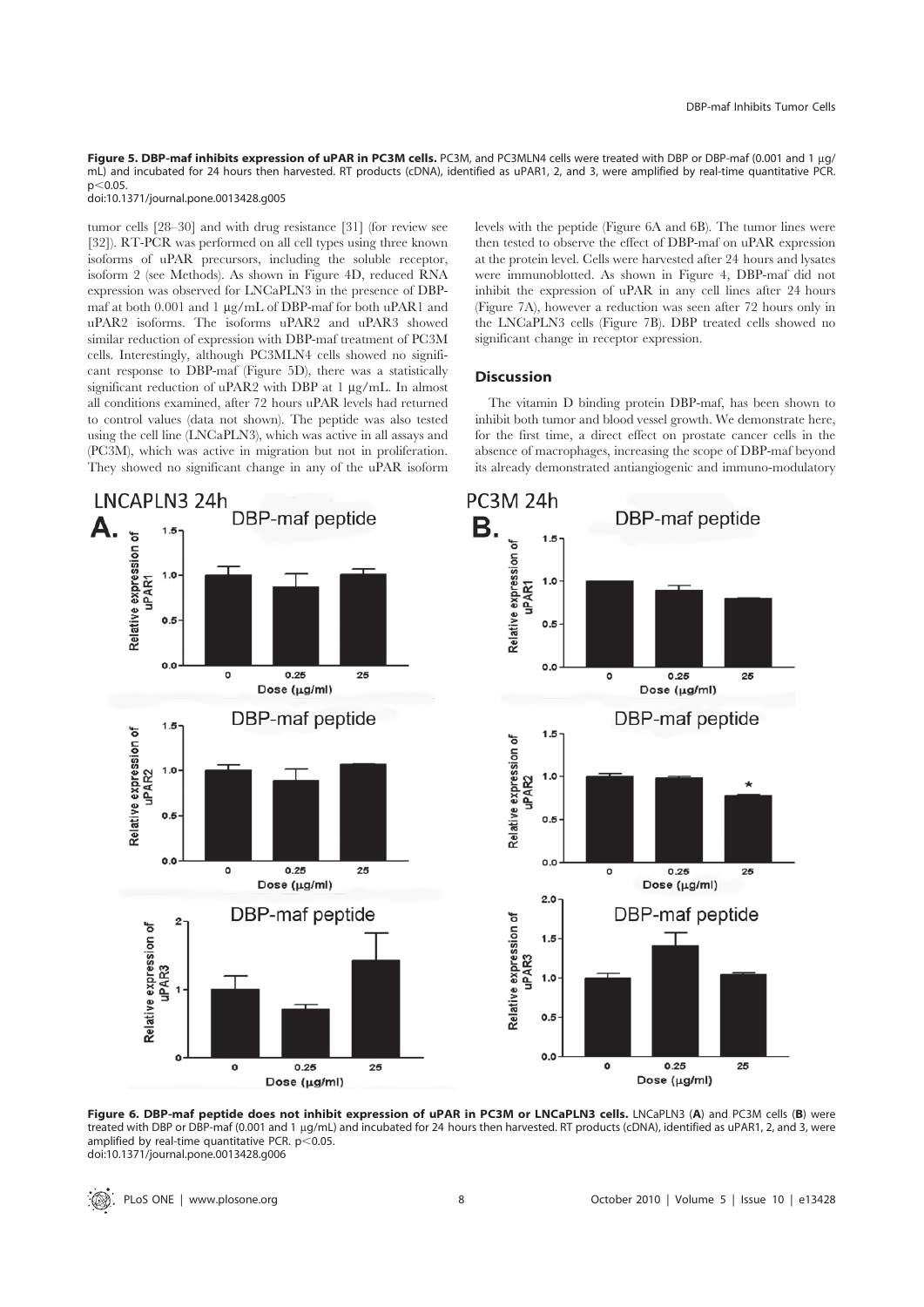

Figure 7. DBP-maf inhibits protein expression of uPAR. LNCaP, LNCaPLN3, PC3M, and PC3MLN4 were treated with DBP or DBP-maf and incubated for 24 hours (A) then harvested and immunoblotted using an anti-uPAR antibody. LnCaPLN3 cells at 72 hours (B).  $p<0.05$ . doi:10.1371/journal.pone.0013428.g007

characteristics. DBP-maf demonstrated potent inhibition of both proliferation and migration of tumor cells.

It is interesting to note the response of the parental PC3M cells compared to the metastatic clone. PC3M cells did not show sensitivity to DBP-maf in proliferation assays, but their migration was inhibited by DBP-maf. There was a reduction of uPAR expression as detected by RT-PCR, but protein expression of the uPAR isotypes tested appeared unchanged. Finally, DBP-maf caused a slight increase in loss due to apoptosis or necrosis (Table 1), whereas the other cell lines demonstrated decreased apoptosis or necrosis. The metastatic clone PC3MLN4 exhibited a potent response to treatment in both proliferation and migration even at low dose (1 ng/mL) but showed no reduction in uPAR expression either at the mRNA or protein level. Additional proliferation studies were done to determine whether the discrepancy in response between the parental and metastatic clone was due to a general change in cell sensitivity. Calcitriol showed potent and consistent inhibition among all cell types within identical dose ranges. PC3M and PC3MLN4 cells were also tested with etoposide and their responses were similar (data not shown), suggesting that the metastatic clone gained sensitivity to DBP-maf that the parental line does not demonstrate. The effect of DBP-maf on PC3MLN4 cells caused the highest significant reduction rates of proliferation and migration compared to the other cell lines. Studies showed all tumor cell lines to be sensitive to DBP-maf in migration assays.

Our observations in culturing of these cells were that the metastatic clones of both PC3M and LNCaP were more sensitive to trypsinization than the parental lines. Many factors may regulate the migration of cells and although uPAR is a possible mediator, it may not be the sole mechanism by which DBP-maf inhibits migration. The peptide was effective in migration studies but showed no ability to affect proliferation or uPAR expression. Since the peptide represents only a portion of the protein it does not possess all of the domains of the native DBP-maf, such as the vitamin D binding region. It is possible that the ability to regulate migration and proliferation resides in separate domains of the protein. Although all of the cell lines responded to DBP-maf in one or more of the assays, only LNCaPLN3 demonstrated reduction of the uPAR protein level. It is possible, however, that the antibody does not recognize all isoforms of uPAR.

It is now commonly accepted that the tumor microenvironment, and not just the tumor cell alone, represents an effective target for therapy. In addition to the investigation of anti-tumor effects, the method of delivery of these drugs is being explored.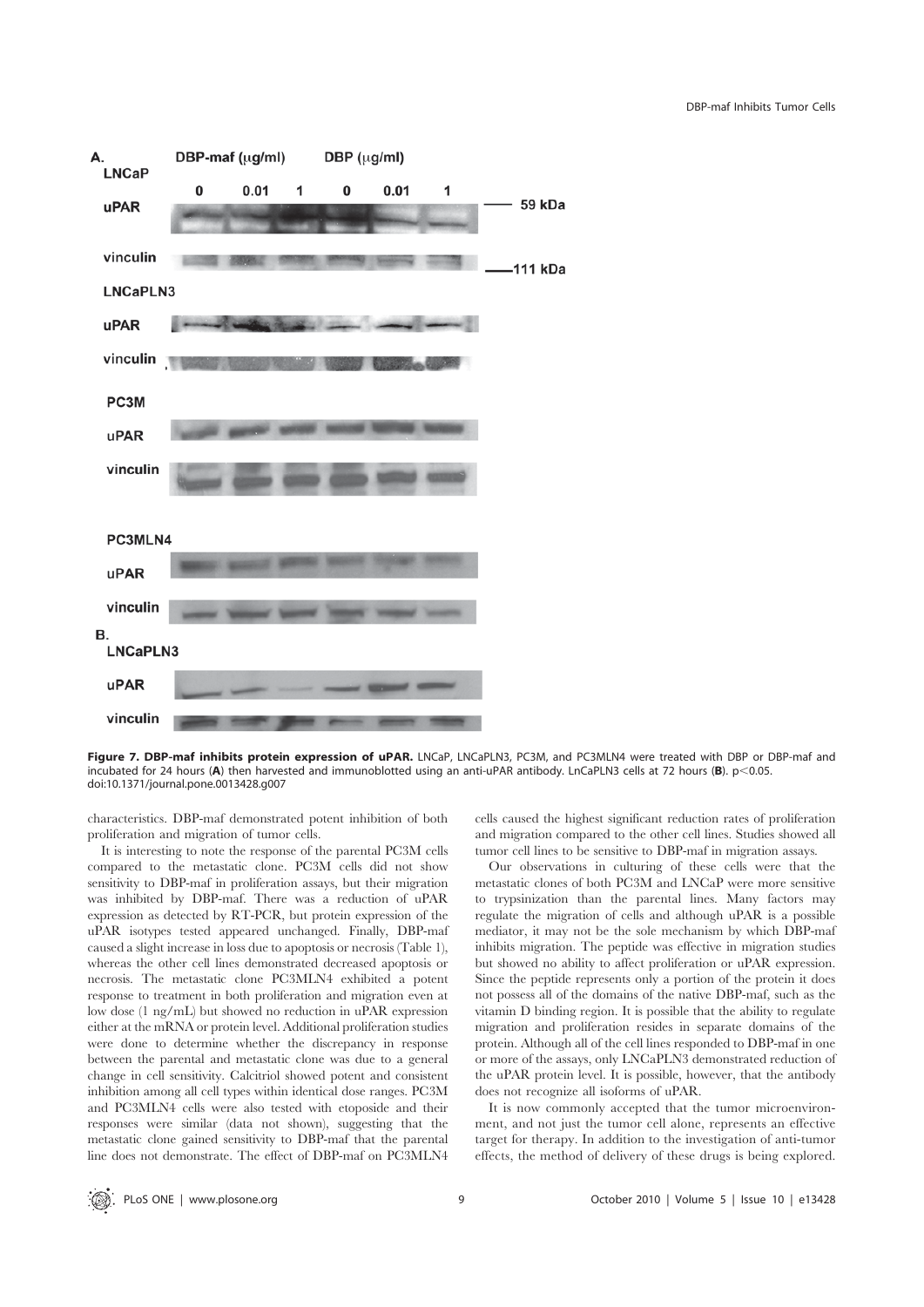Bioavailability is a crucial component of any therapeutic strategy. Poor absorption, internalization, short half-life in circulation, and a number of other deficiencies can make a therapy that has shown great promise in vitro, ineffective in the clinic. The effective in vivo doses for DBP-maf (pg-ng) have tended to be lower than the *in vitro* doses (ng- $\mu$ g range) [4,6–10]. Perhaps this is because of multiple mechanisms of its activity. The potential to impact blood vessel growth and tumor cell growth as well as stimulate a potent immune response through macrophage activation is difficult to measure in toto using in vitro approaches. They do, however, provide a way to characterize these effects individually.

The effect of DBP-maf treatment on uPAR expression in prostate tumor cells was previously unknown. uPAR expression has been correlated with tumor metastasis in a number of tumors [26,28–30,32]. Studies of esophageal tumors showed PAI-1 and uPA were expressed throughout the tumors but not in normal esophageal tissue and that uPAR was expressed at the tumor borders [33,34]. A link between pancreatic cancer and uPA has been demonstrated, which could explain the potent effect of DBPmaf in our previous pancreatic tumor studies [33].

#### References

- 1. Cooke NE, David EV (1985) Serum vitamin D-binding protein is a third member of the albumin and alpha fetoprotein gene family. J Clin Invest 76: 2420–2424.
- 2. Kawakami M, Blum CB, Ramakrishnan R, Dell RB, Goodman DS (1981) Turnover of the plasma binding protein for vitamin D and its metabolites in normal human subjects. J Clin Endocrinol Metab 53: 1110–1116.
- 3. Yamamoto N, Naraparaju VR (1996) Vitamin D3-binding protein as a precursor for macrophage activating factor in the inflammation-primed macrophage activation cascade in rats. Cell Immunol 170: 161–167.
- 4. Kisker O, Onizuka S, Becker CM, Fannon M, Flynn E, et al. (2003) Vitamin D binding protein-macrophage activating factor (DBP-maf) inhibits angiogenesis and tumor growth in mice. Neoplasia 5: 32–40.
- 5. Kanda S, Mochizuki Y, Miyata Y, Kanetake H, Yamamoto N (2002) Effects of vitamin D(3)-binding protein-derived macrophage activating factor (GcMAF) on angiogenesis. J Natl Cancer Inst 94: 1311–1319.
- 6. Koga Y, Naraparaju VR, Yamamoto N (1999) Antitumor effect of vitamin Dbinding protein-derived macrophage activating factor on Ehrlich ascites tumorbearing mice. Proc Soc Exp Biol Med 220: 20–26.
- 7. Yamamoto N, Suyama H (2008) Immunotherapy for Prostate Cancer with Gc Protein-Derived Macrophage-Activating Factor, GcMAF. Transl Oncol 1: 65–72.
- 8. Yamamoto N, Suyama H, Nakazato H, Koga Y (2008) Immunotherapy of metastatic colorectal cancer with vitamin D-binding protein-derived macrophage-activating factor, GcMAF. Cancer Immunol Immunother 57: 1007–1016.
- 9. Yamamoto N, Suyama H, Ushijima N (2008) Immunotherapy of metastatic breast cancer patients with vitamin D-binding protein-derived macrophage activating factor (GcMAF). Int J Cancer 122: 461–467.
- 10. Yamamoto N, Ushijima N, Koga Y (2009) Immunotherapy of HIV-infected patients with Gc protein-derived macrophage activating factor (GcMAF). J Med Virol 81: 16–26.
- 11. Yamamoto N (2006) Pathogenic significance of alpha-N-acetylgalactosaminidase activity found in the envelope glycoprotein gp160 of human immunodeficiency virus Type 1. AIDS Res Hum Retroviruses 22: 262–271.
- 12. Helbert MR, L'Age-Stehr J, Mitchison NA (1993) Antigen presentation, loss of immunological memory and AIDS. Immunol Today 14: 340–344.
- 13. Yamamoto N, Naraparaju VR, Srinivasula SM (1995) Structural modification of serum vitamin D3-binding protein and immunosuppression in AIDS patients. AIDS Res Hum Retroviruses 11: 1373–1378. 14. Yamamoto N, Naraparaju VR, Moore M, Brent LH (1997) Deglycosylation of
- serum vitamin D3-binding protein by alpha-N-acetylgalactosaminidase detected in the plasma of patients with systemic lupus erythematosus. Clin Immunol Immunopathol 82: 290–298.
- 15. Mohamad SB, Nagasawa H, Uto Y, Hori H (2002) Tumor cell alpha-Nacetylgalactosaminidase activity and its involvement in GcMAF-related macrophage activation. Comp Biochem Physiol A Mol Integr Physiol 132: 1–8.
- 16. Greco M, Mitri MD, Chiriaco F, Leo G, Brienza E, et al. (2009) Serum proteomic profile of cutaneous malignant melanoma and relation to cancer progression: association to tumor derived alpha-N-acetylgalactosaminidase activity. Cancer Lett 283: 222–229.
- 17. Yamamoto N (1996) Structural definition of a potent macrophage activating factor derived from vitamin D3-binding protein with adjuvant activity for antibody production. Mol Immunol 33: 1157–1164.

The relationship among the plasmin-related proteins PAI-1, uPA and uPAR is complex [35]. Although PAI-1 inhibits the expression of uPA, which would be thought to inhibit tumor progression, PAI-1 also promotes tumor growth and angiogenesis on its own [36,37]. In this sense, a therapy that would attenuate uPAR expression without promoting tumor growth would be valuable. Since metastasis is the primary cause of death in cancer patients, uPAR sensitivity to DBP-maf may represent an attractive avenue for further study.

#### Acknowledgments

The authors would like to thank Jayakrishna Ambati and Royce Mohan for their helpful discussions.

#### Author Contributions

Conceived and designed the experiments: MF. Performed the experiments: KJG BZ SD JW WJ. Analyzed the data: SD BH SPS MF. Contributed reagents/materials/analysis tools: DB. Wrote the paper: MF.

- 18. Pettaway CA, Pathak S, Greene G, Ramirez E, Wilson MR, et al. (1996) Selection of highly metastatic variants of different human prostatic carcinomas using orthotopic implantation in nude mice. Clin Cancer Res 2: 1627–1636.
- 19. Connolly DT, Knight MB, Harakas NK, Wittwer AJ, Feder J (1986) Determination of the number of endothelial cells in culture using an acid phosphatase assay. Anal Biochem 152: 136–140.
- 20. Kisker O, Becker CM, Prox D, Fannon M, D'Amato R, et al. (2001) Continuous administration of endostatin by intraperitoneally implanted osmotic pump improves the efficacy and potency of therapy in a mouse xenograft tumor model. Cancer Res 61: 7669–7674.
- 21. Chang LK, Garcia-Cardena G, Farnebo F, Fannon M, Chen EJ, et al. (2004) Dose-dependent response of FGF-2 for lymphangiogenesis. Proc Natl Acad Sci U S A 101: 11658–11663.
- 22. Trinh L, Noronha SB, Fannon M, Shiloach J (2000) Recovery of mouse endostatin produced by Pichia pastoris using expanded bed adsorption. Bioseparation 9: 223-230.
- 23. Fannon M, Forsten-Williams K, Nugent MA, Gregory KJ, Chu CL, et al. (2008) Sucrose octasulfate regulates fibroblast growth factor-2 binding, transport, and activity: potential for regulation of tumor growth. J Cell Physiol 215: 434–441.
- 24. Takeda A, Baffi JZ, Kleinman ME, Cho WG, Nozaki M, et al. (2009) CCR3 is a target for age-related macular degeneration diagnosis and therapy. Nature 460: 225–230.
- 25. Livak KJ, Schmittgen TD (2001) Analysis of relative gene expression data using real-time quantitative PCR and the 2(-Delta Delta C(T)) Method. Methods 25: 402–408.
- 26. Besch R, Berking C, Kammerbauer C, Degitz K (2007) Inhibition of urokinasetype plasminogen activator receptor induces apoptosis in melanoma cells by activation of p53. Cell Death Differ 14: 818–829.
- 27. Schneider GB, Grecco KJ, Safadi FF, Popoff SN (2003) The anabolic effects of vitamin D-binding protein-macrophage activating factor (DBP-MAF) and a novel small peptide on bone. Crit Rev Eukaryot Gene Expr 13: 277–284.
- 28. Dong Z, Saliganan AD, Meng H, Nabha SM, Sabbota AL, et al. (2008) Prostate cancer cell-derived urokinase-type plasminogen activator contributes to intraosseous tumor growth and bone turnover. Neoplasia 10: 439–449.
- 29. Serrati S, Margheri F, Fibbi G, Di Cara G, Minafra L, et al. (2008) Endothelial cells and normal breast epithelial cells enhance invasion of breast carcinoma cells by CXCR-4-dependent up-regulation of urokinase-type plasminogen activator receptor (uPAR, CD87) expression. J Pathol 214: 545–554.
- 30. Dass CR, Nadesapillai AP, Robin D, Howard ML, Fisher JL, et al. (2005) Downregulation of uPAR confirms link in growth and metastasis of osteosarcoma. Clin Exp Metastasis 22: 643–652.
- 31. Gutova M, Najbauer J, Gevorgyan A, Metz MZ, Weng Y, et al. (2007) Identification of uPAR-positive chemoresistant cells in small cell lung cancer. PLoS One 2: e243.
- 32. Dass K, Ahmad A, Azmi AS, Sarkar SH, Sarkar FH (2008) Evolving role of uPA/uPAR system in human cancers. Cancer Treat Rev 34: 122–136.
- 33. Bauer TW, Fan F, Liu W, Johnson M, Parikh NU, et al. (2005) Insulinlike growth factor-I-mediated migration and invasion of human colon carcinoma cells requires activation of c-Met and urokinase plasminogen activator receptor. Ann Surg 241: 748–756; discussion 756–748.
- 34. Bauer TW, Liu W, Fan F, Camp ER, Yang A, et al. (2005) Targeting of urokinase plasminogen activator receptor in human pancreatic carcinoma cells